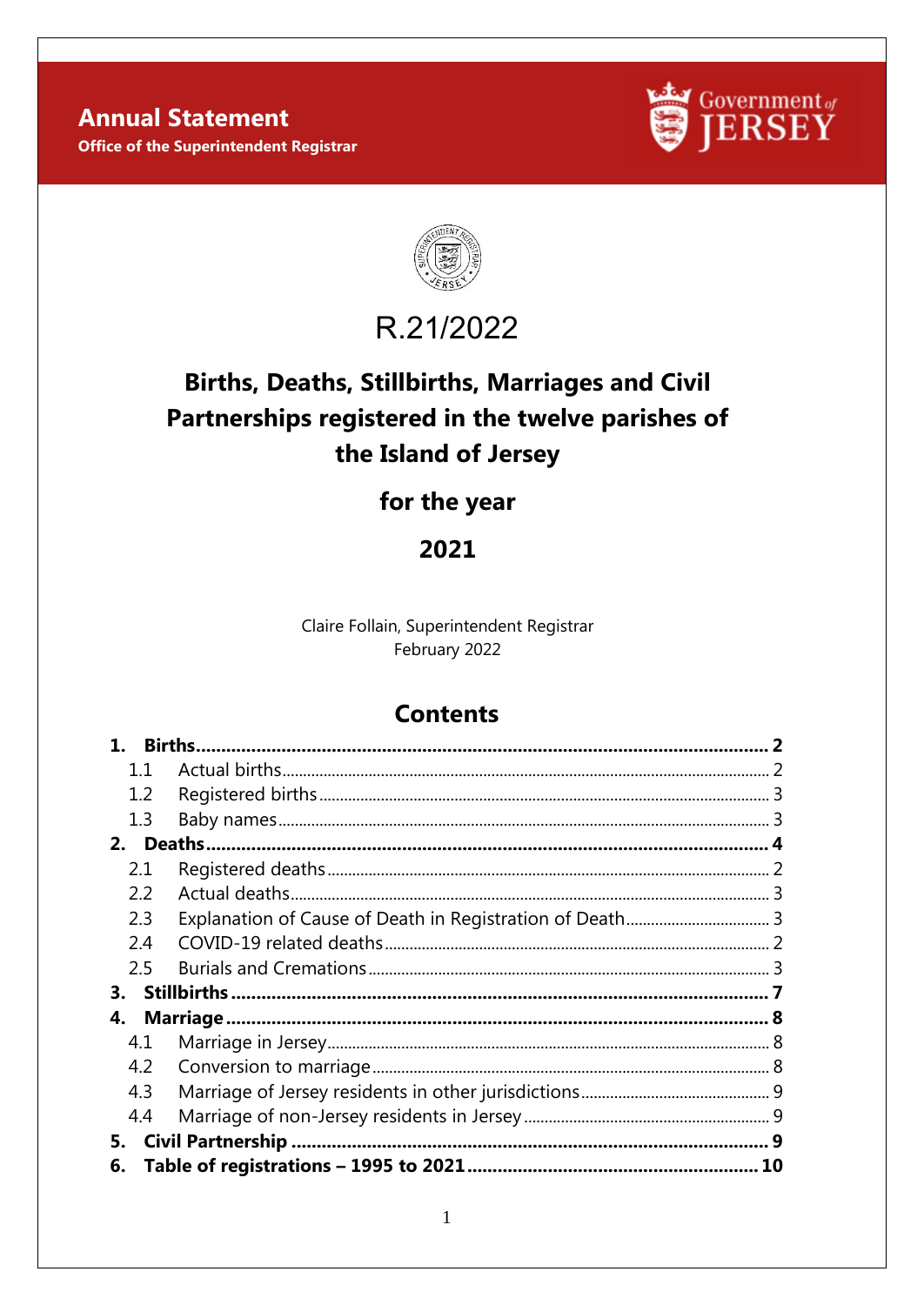The Minister for Home Affairs presents the following statistics for the year 2021:

## <span id="page-1-0"></span>**1. Births**

#### <span id="page-1-1"></span>**1.1 Actual births**

The number of *actual* births in Jersey in 2021 was 890 – comprising 426 females and 464 males.

This represents the number of babies born in Jersey between 1st January 2021 and 31st December 2021.

There were therefore 27 more births in Jersey in 2021 than in 2020.

96.6% of births in Jersey occurred in St. Helier, i.e. 860.

849 births occurred at the General Hospital (i.e. 95.4% of all births). The remaining 41 births (4.6% of all births) occurred at a location other than the General Hospital.

*Table showing the number of actual births in Jersey in 2021 by month and gender*

| <b>Month of Birth</b> | Jan | Feb | <b>Mar</b> | Apr | May | Jun | Jul | Aug | <b>Sep</b> | Oct | <b>Nov</b> | <b>Dec</b> | <b>Total</b> |
|-----------------------|-----|-----|------------|-----|-----|-----|-----|-----|------------|-----|------------|------------|--------------|
| Gender                |     |     |            |     |     |     |     |     |            |     |            |            |              |
| Е                     | 48  | 41  | 32         | 46  | 34  | 22  | 36  | 38  | 35         | 30  | 32         | 32         | 426          |
| M.                    | 37  | 30  | 45         | 36  | 44  | 38  | 39  | 36  | 47         | 42  | 38         | 32         | 464          |
| <b>Total</b>          | 85  | 71  | 77         | 82  | 78  | 60  | 75  | 74  | 82         | 72  | 70         | 64         | 890          |

*Table showing the number of actual births in Jersey in 2021 by parish*

| <b>Parish</b>       | <b>Births</b>  |
|---------------------|----------------|
| <b>GROUVILLE</b>    | 3              |
| <b>ST. BRELADE</b>  | 6              |
| <b>ST. CLEMENT</b>  | 4              |
| <b>ST. HELIER</b>   | 860            |
| ST. JOHN            | $\overline{4}$ |
| <b>ST. LAWRENCE</b> | $\mathbf{1}$   |
| <b>ST. MARTIN</b>   | $\overline{2}$ |
| ST. MARY            | $\Omega$       |
| ST. OUEN            | $\overline{2}$ |
| <b>ST. PETER</b>    | $\overline{2}$ |
| ST. SAVIOUR         | $\overline{2}$ |
| <b>TRINITY</b>      | 4              |
| <b>TOTALS</b>       | 890            |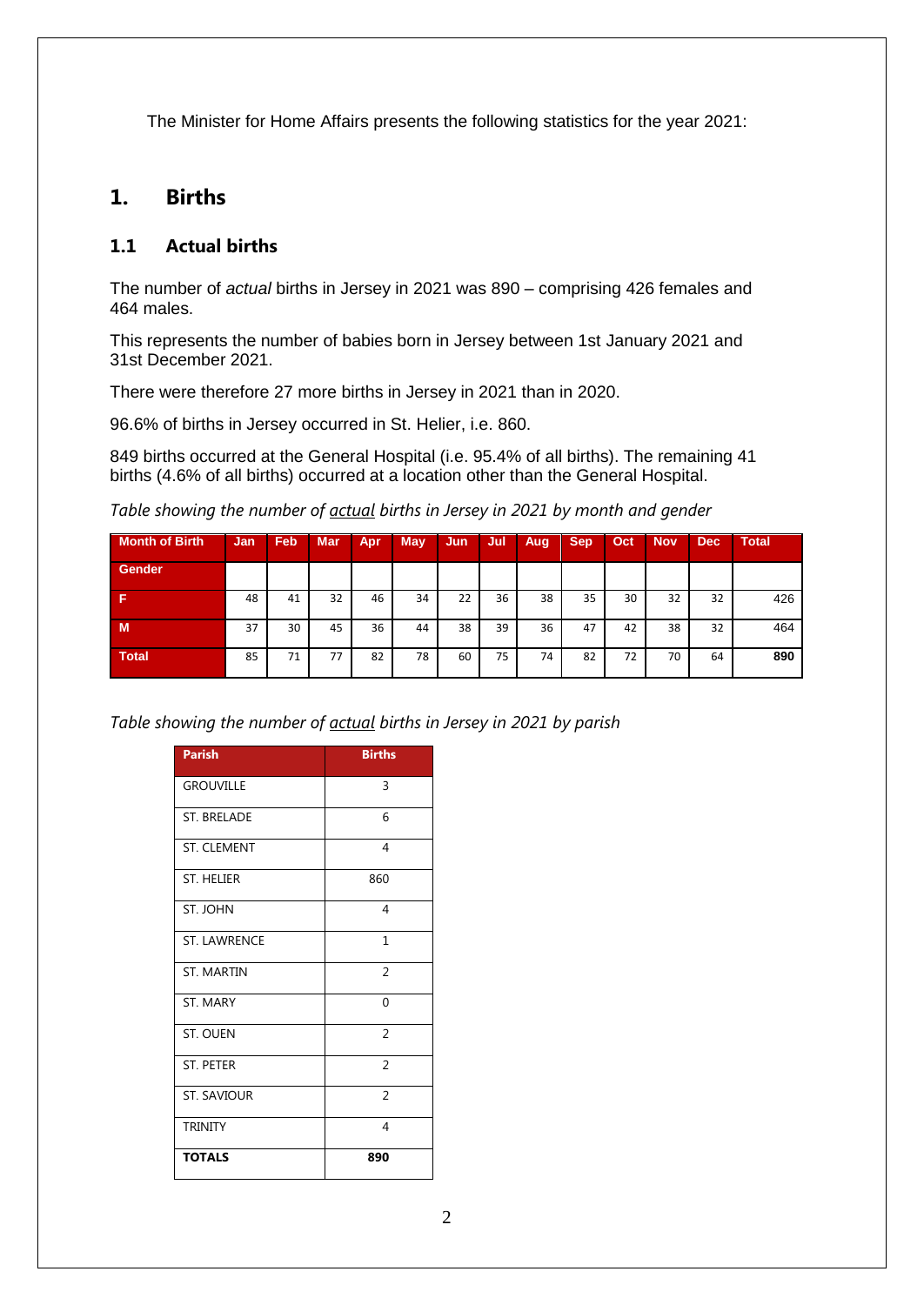## <span id="page-2-0"></span>**1.2 Registered births**

The number of registered births (including re-registrations of birth) in Jersey in 2021 was 897.

This represents the number of births which were registered between 1st January 2021 and 31st December 2021.

There were therefore 52 more registrations of birth than in 2020.

#### <span id="page-2-1"></span>**1.3 Baby names**

The following table shows the 10 most popular baby names for girls and boys registered in Jersey between 2016 and 2021 (most popular first):

|         |          |           | <b>Girls</b> |          |           |
|---------|----------|-----------|--------------|----------|-----------|
| 2016    | 2017     | 2018      | 2019         | 2020     | 2021      |
| Olivia  | Olivia   | Sienna    | Olivia       | Isabella | Sienna    |
| Emily   | Mia      | Ava       | Ava          | Willow   | Isla      |
| Ava     | Poppy    | Amelia    | Amelia       | Emily    | Olivia    |
| Mia     | Emily    | Mia       | Ella         | Eva      | Willow    |
| Sophie  | Grace    | Sophia    | Emilia       | Isla     | Ellie     |
| Matilda | Evie     | Luna      | Isla         | Sophie   | Maria     |
| Abigail | Isabella | Lilly     | Lily         | Alice    | Sophia    |
| Maya    | Millie   | Charlotte | Mia          | Sophia   | Valentina |
| Daisy   | Amelia   | Freya     | Isabella     | Ava      | Amelia    |
| Ivy     | Ruby     | Emily     | Charlotte    | Hallie   | Charlotte |

|        |           |         | <b>Boys</b> |         |           |
|--------|-----------|---------|-------------|---------|-----------|
| 2016   | 2017      | 2018    | 2019        | 2020    | 2021      |
| Harry  | Charlie   | Leo     | Oliver      | Lucas   | Arthur    |
| Oliver | Henry     | Oliver  | Jack        | George  | Oliver    |
| Noah   | Lucas     | Jacob   | Lucas       | William | Noah      |
| Jack   | Oliver    | William | Mason       | Henry   | Freddie   |
| Leo    | Noah      | Noah    | Oscar       | Alfie   | Alexander |
| Ethan  | Edward    | Joshua  | Archie      | Oscar   | Lucas     |
| Dylan  | Sebastian | Charlie | George      | Archie  | Toby      |
| Theo   | Jacob     | Henry   | Alfie       | Oliver  | William   |
| Joshua | Isaac     | Logan   | Arthur      | Noah    | Henry     |
| James  | Archie    | Jack    | Benjamin    | Liam    | Sebastian |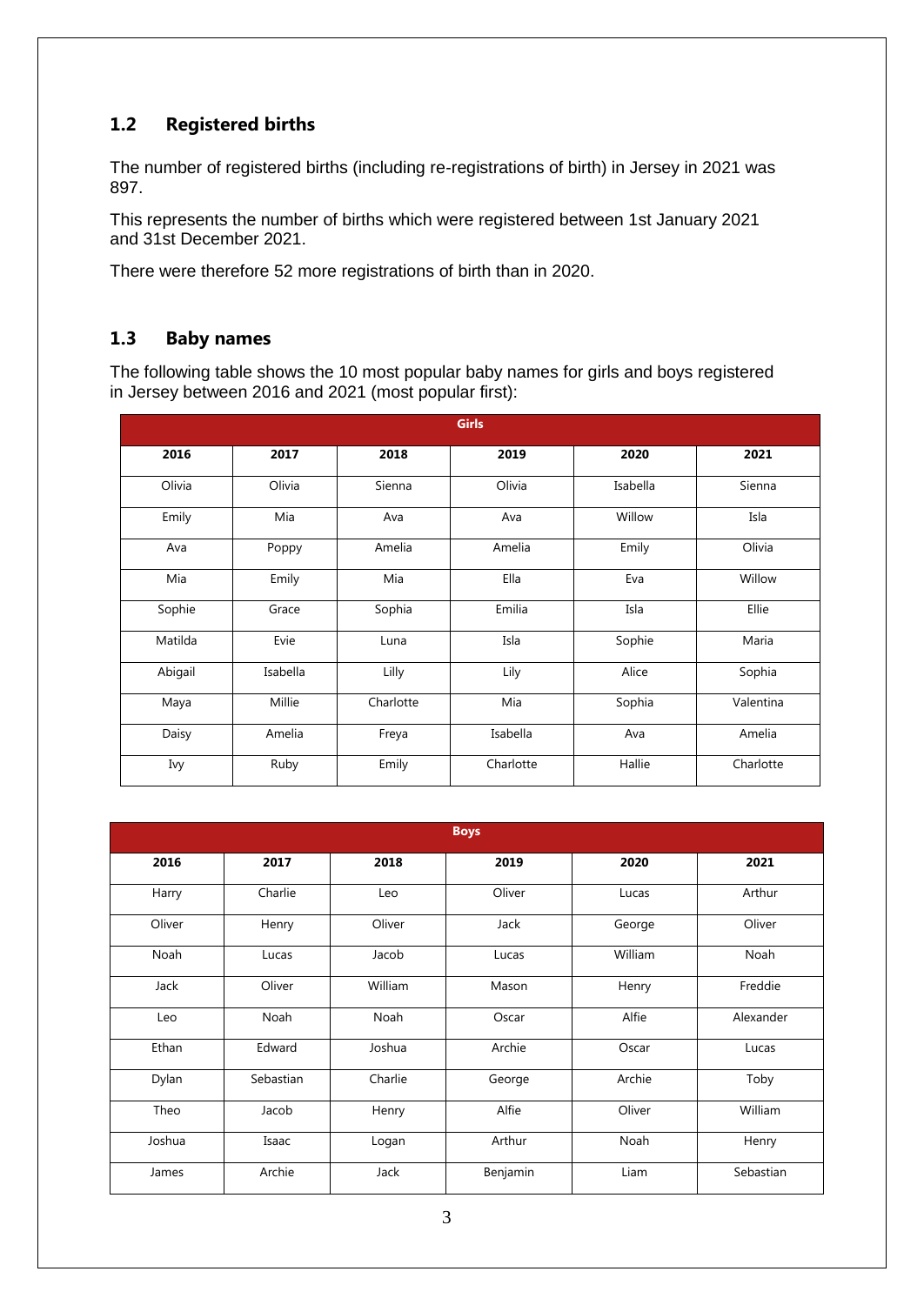## <span id="page-3-0"></span>**2. Deaths**

#### **2.1 Registered Deaths**

There were 827 deaths *registered* in Jersey in 2021. There were 109 more deaths registered in 2021 than in 2020. This is the highest number of deaths registered since 2018. 60% of deaths were registered in St. Helier i.e. 497 deaths.

*Table showing the number of registered deaths in Jersey in 2021 by parish*

| <b>Parish</b>       | <b>Deaths</b> |
|---------------------|---------------|
| <b>GROUVILLE</b>    | 18            |
| <b>ST. BRELADE</b>  | 85            |
| <b>ST. CLEMENT</b>  | 21            |
| <b>ST. HELIER</b>   | 497           |
| ST. JOHN            | 18            |
| <b>ST. LAWRENCE</b> | 23            |
| <b>ST. MARTIN</b>   | 14            |
| ST. MARY            | 3             |
| ST. OUEN            | 5             |
| <b>ST. PETER</b>    | 89            |
| <b>ST. SAVIOUR</b>  | 49            |
| <b>TRINITY</b>      | 5             |
| <b>TOTALS</b>       | 827           |

#### **2.2 Actual deaths**

There were 814 deaths which occurred in Jersey between 1<sup>st</sup> January 2021 and 31<sup>st</sup> December 2021.

The highest number of deaths which occurred on the island in 2021 occurred in the months of January and September.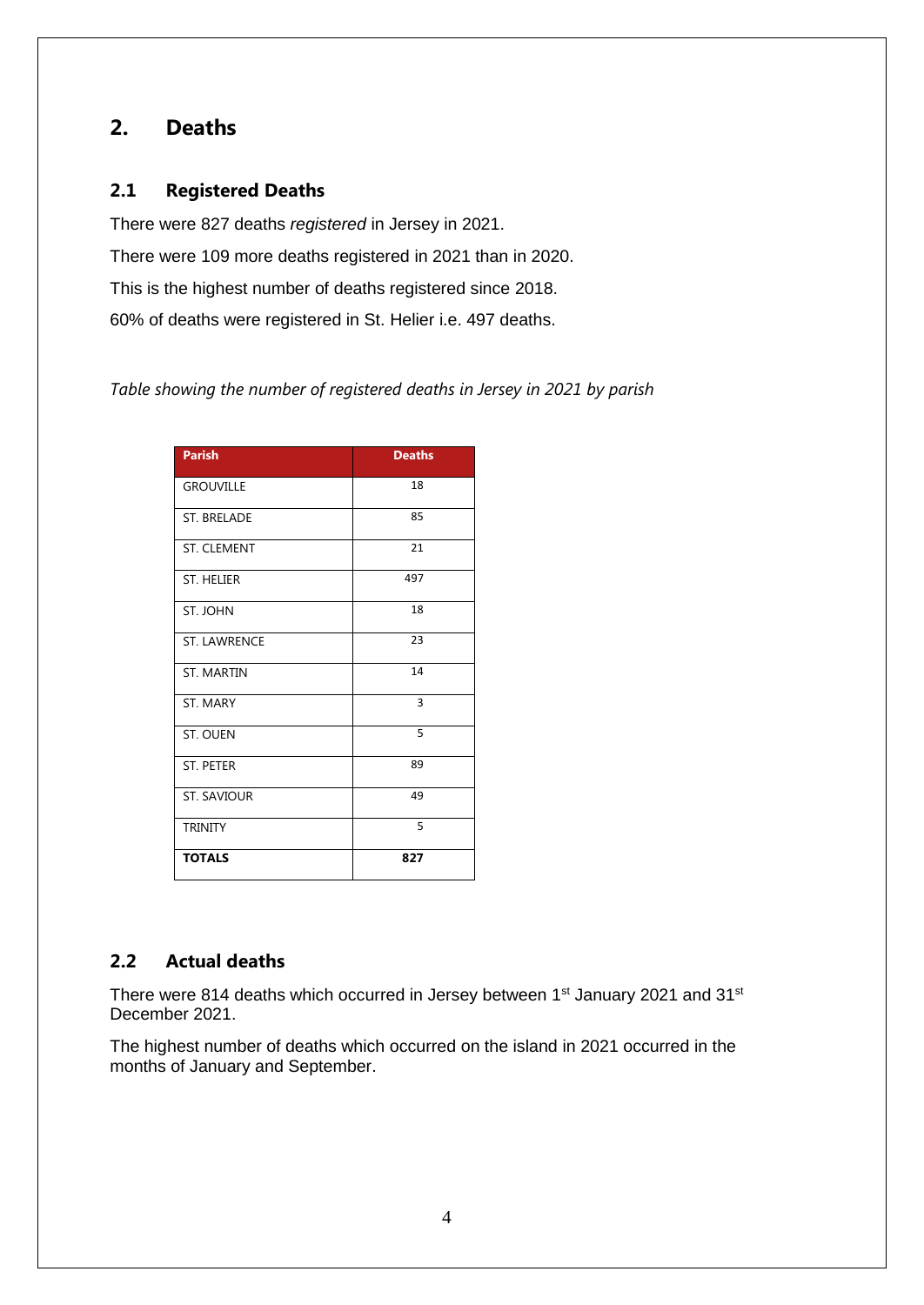| Month of Actual Death | Jan | Feb | Mar | Apr | <b>May</b> | Jun | Jul | <b>Aug</b> | Sep | Oct | <b>Nov</b> | <b>Dec</b> | Total |
|-----------------------|-----|-----|-----|-----|------------|-----|-----|------------|-----|-----|------------|------------|-------|
| Gender                |     |     |     |     |            |     |     |            |     |     |            |            |       |
|                       | 35  | 40  | 34  | 29  | 32         | 29  | 33  | 39         | 32  | 34  | 32         | 36         | 405   |
| $\mathsf{M}$          | 42  | 35  | 37  | 22  | 34         | 33  | 23  | 34         | 44  | 31  | 36         | 38         | 409   |
| <b>Total</b>          | 77  | 75  | 71  | 51  | 66         | 62  | 56  | 73         | 76  | 65  | 68         | 74         | 814   |

*Table showing the number of actual deaths which occurred in Jersey in 2021*

## **2.3 Explanation of Cause of Death in Registration of Death**

A doctor qualified in law to certify a death, is required by law to certify the condition or conditions which caused a person's death. This certification is carried out immediately following a death and then forwarded to the Superintendent Registrar. In other cases, the Viscount provides confirmation to the Superintendent Registrar of the medical conditions which caused the death following further investigation and/or inquest.

Once established, these conditions are then registered as 'Cause of Death' on a death registration by the Superintendent Registrar.

'Cause of Death' within a death registration sets out four separate, but related, sections for the recording of these conditions as follows:

- *1a. The disease or condition that lead to the death*
- *1b. Due to or as a consequence of […]*
- *1c. Due to or as a consequence of […]*
- *2. Other significant conditions contributing to the death*

A Cause of Death must include a condition in 1a. and may include conditions(s) in any of the other sections (or be blank in some sections if not relevant).

'Cause of Death' on a death registration therefore represents a comprehensive narrative of all the conditions that caused the death of the person.

Only those conditions which caused the death are certified as a cause of death and registered as a 'Cause of Death' on the death registration. I.e. not all conditions which a person suffers with at the time of death will or should be certified/registered – only those that caused the death.

Due to the legal process involved with the registration of death, death registrations will be carried out several days following the actual date of death once all information is received and verified.

### **2.4 COVID-19 related deaths**

During the pandemic period, the Superintendent Registrar has been publicly reporting the number of registrations of deaths on a daily and weekly basis. This includes COVID-19 related deaths.

Where COVID-19 is recorded in any section of the 'Cause of Death' on a death registration, and the person tested positive for COVID-19 within 28 days of their death,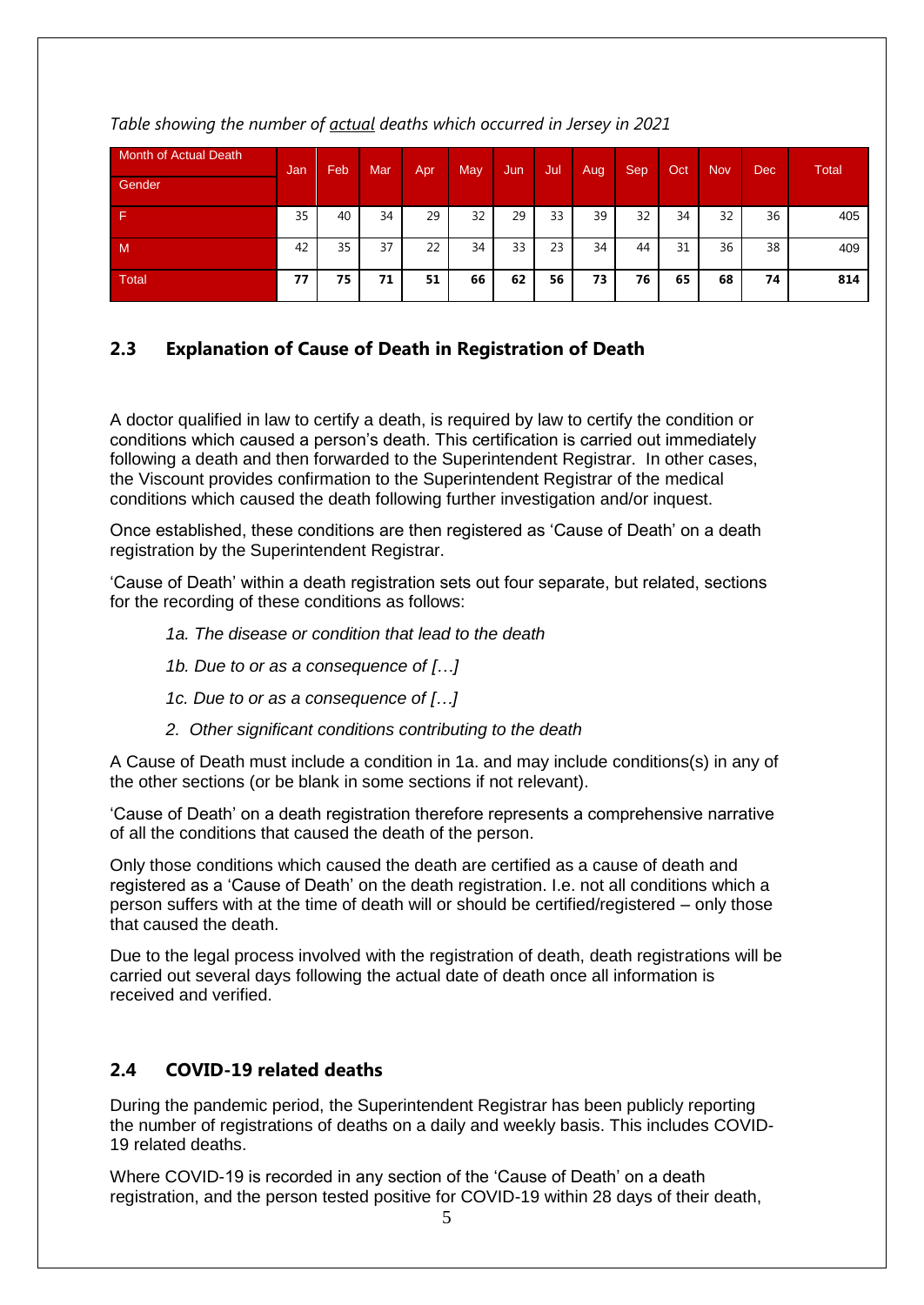the Superintendent Registrar publicly reports the death as a 'COVID-19 related' death statistic. This is in line with international reporting of COVID-19 deaths.

Where a person was diagnosed with (or suspected to have had) COVID-19 at the time of their death but it did not cause their death, it is not certified as a cause of death and COVID-19 does not form part of the Cause of Death on the death registration. It therefore would not be reported by the Superintendent Registrar as a COVID-19 related death statistic.

#### **COVID-19 related registered deaths in 2021**

Of the 827 deaths *registered* in Jersey in 2021, 45 deaths were registered with COVID-19 recorded on the death registration (i.e. 1 more than in 2020). These include deaths which occurred in 2020 and 2021.

#### **COVID-19 related deaths where the date of death occurred in 2021**

There were 35 deaths registered as COVID-19 related deaths, whose date of death occurred in 2021 i.e. where the person's actual date of death was between 1<sup>st</sup> January 2021 and 31<sup>st</sup> December 2021 and COVID-19 was recorded on the death registration either in 2021 or to date in 2022. That is 22 less than in 2020.

The first death which occurred in 2021 and was registered as a COVID-19 related death in Jersey in 2021 occurred on 1<sup>st</sup> January 2021. The last COVID-19 related death of 2021 in Jersey occurred on 29th December 2021.

Of the 35 deaths registered as COVID-19 related deaths in 2021 where the death occurred in 2021, 24 (69%) were of men and 11 (31%) were of women.

Of the 35 deaths registered in 2021 where the death occurred in 2021, 24 COVID-19 related deaths occurred in a Health & Community Services venue (i.e. 24 at the General Hospital, 0 at St Saviour's Hospital and 0 at Sandybrook Nursing Home). 8 COVID-19 related deaths occurred in Care Homes and 3 COVID-19 related deaths occurred in domestic residences.

The age range of those 35 deaths registered as a COVID-19 related death, whose date of death occurred in 2021 was: 40-90+ years of age. The average age was 79 years of age (82 years of age in 2020).

*Table showing the number of registered COVID-related deaths which occurred in 2021 in Jersey by age demographic and gender*

| COVID-19 related<br>deaths age range (years) | $0 - 9$<br>yrs | $10 - 19$<br>yrs | $20 - 29$<br>yrs | 30-39<br>yrs | 40-49<br>yrs | 50-59<br><b>yrs</b> | 60-69<br>yrs | 70-79<br>yrs | 80-89<br>yrs | 90-99<br><b>yrs</b> | 100-109<br><b>yrs</b> | <b>Total</b> |
|----------------------------------------------|----------------|------------------|------------------|--------------|--------------|---------------------|--------------|--------------|--------------|---------------------|-----------------------|--------------|
| Gender                                       |                |                  |                  |              |              |                     |              |              |              |                     |                       |              |
| -F                                           | $\Omega$       | $\Omega$         | 0                | 0            | 0            |                     |              |              | 3            | 5                   | 0                     | 11           |
| M                                            | 0              | 0                | 0                | 0            |              | ⌒                   | 5            | 4            | 8            | 4                   | 0                     | 24           |
| Total                                        | $\mathbf 0$    | $\Omega$         | 0                | 0            |              | 3                   | 6            | 5            | 11           | 9                   | $\Omega$              | 35           |
| % of Total                                   | 0%             | 0%               | $0\%$            | $0\%$        | 2.9%         | 6.8%                | 17.1%        | 14.3%        | 31.4%        | 25.7%               | 0%                    |              |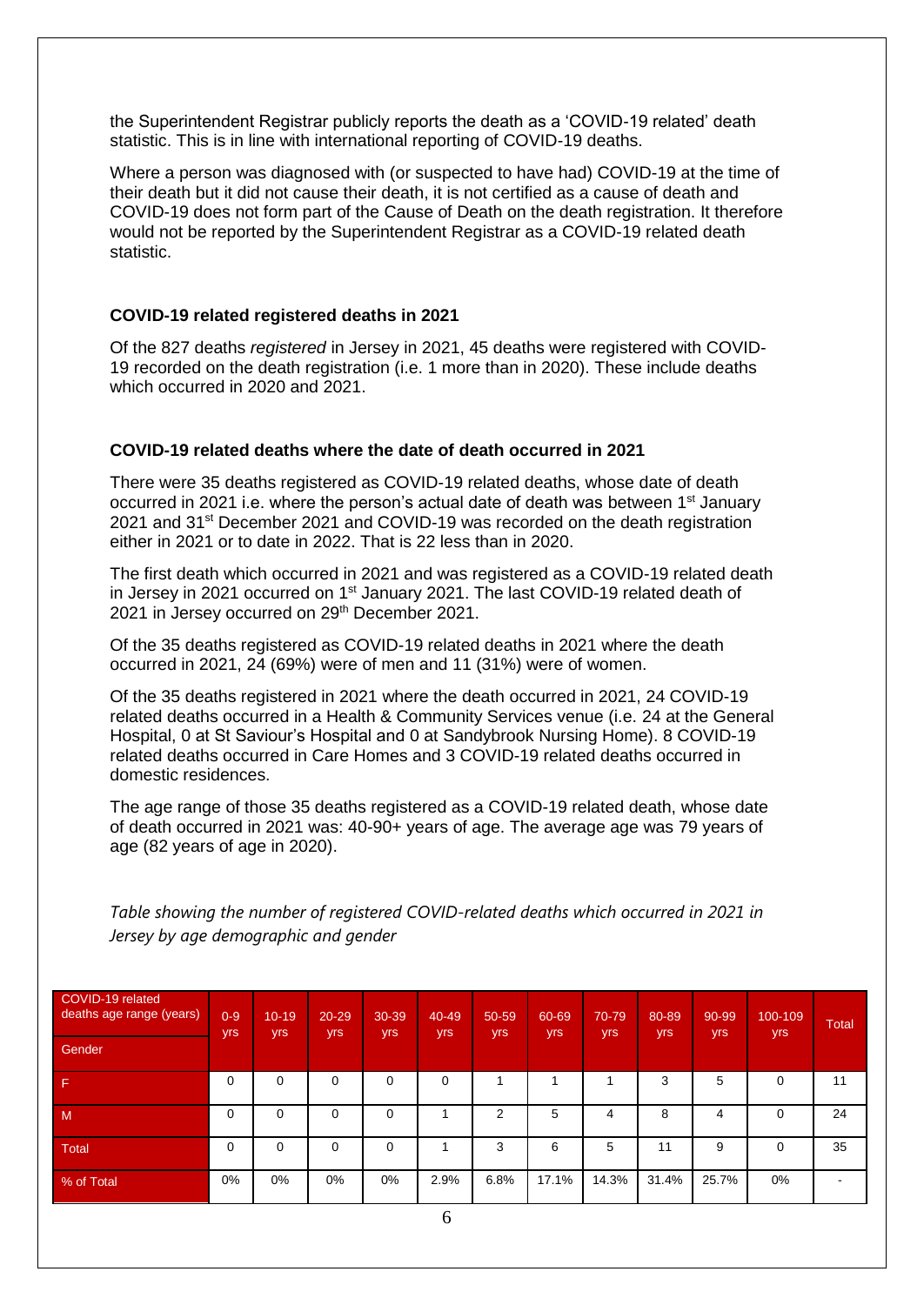*Table showing the number of registered COVID-related deaths and non COVID-19 related deaths which occurred in 2021 in Jersey* 

| Month of Actual Death                                    |      |     | Mar      | Apr   |     |     |     |      |             |                |            |            |       |
|----------------------------------------------------------|------|-----|----------|-------|-----|-----|-----|------|-------------|----------------|------------|------------|-------|
| COVID-19/Non COVID-19<br>related death                   | Jan/ | Feb |          |       | May | Jun | Jul | Aug. | <b>Sep</b>  | Oct            | <b>Nov</b> | <b>Dec</b> | Total |
| COVID-19 related death                                   | 10   | 2   | $\Omega$ | 0     | 0   | 0   | 4   | 5    | $\mathbf 0$ | $\overline{2}$ | 5          | 7          | 35    |
| Non COVID-19 related death                               | 67   | 73  | 71       | 51    | 66  | 62  | 52  | 68   | 76          | 63             | 63         | 67         | 779   |
| <b>Total</b>                                             | 77   | 75  | 71       | 51    | 66  | 62  | 56  | 73   | 76          | 65             | 68         | 74         | 814   |
| % of total deaths in 2021<br>which were COVID-19 related | 13%  | 3%  | $0\%$    | $0\%$ | 0%  | 0%  | 7%  | 7%   | 0%          | 3%             | 7%         | 9%         | 4.3%  |

#### **2.5 Burial and cremation**

*Table showing the percentage of deaths registered in Jersey which resulted in cremations and burials in Jersey*

| Year |              | <b>Burial</b> |              | <b>Cremation</b> |              |  |  |  |  |
|------|--------------|---------------|--------------|------------------|--------------|--|--|--|--|
|      | <b>Total</b> | $\frac{9}{6}$ | <b>Total</b> | $\frac{9}{6}$    | <b>Total</b> |  |  |  |  |
| 2018 | 206          | 25%           | 612          | 75%              | 818          |  |  |  |  |
| 2019 | 207          | 27%           | 561          | 73%              | 768          |  |  |  |  |
| 2020 | 155          | 21%           | 586          | 79%              | 741          |  |  |  |  |
| 2021 | 169          | 22%           | 612          | 78%              | 781          |  |  |  |  |

### <span id="page-6-0"></span>**3. Stillbirths**

<span id="page-6-1"></span>There were 4 stillbirths in the Island in 2021 – 3 more than in 2020.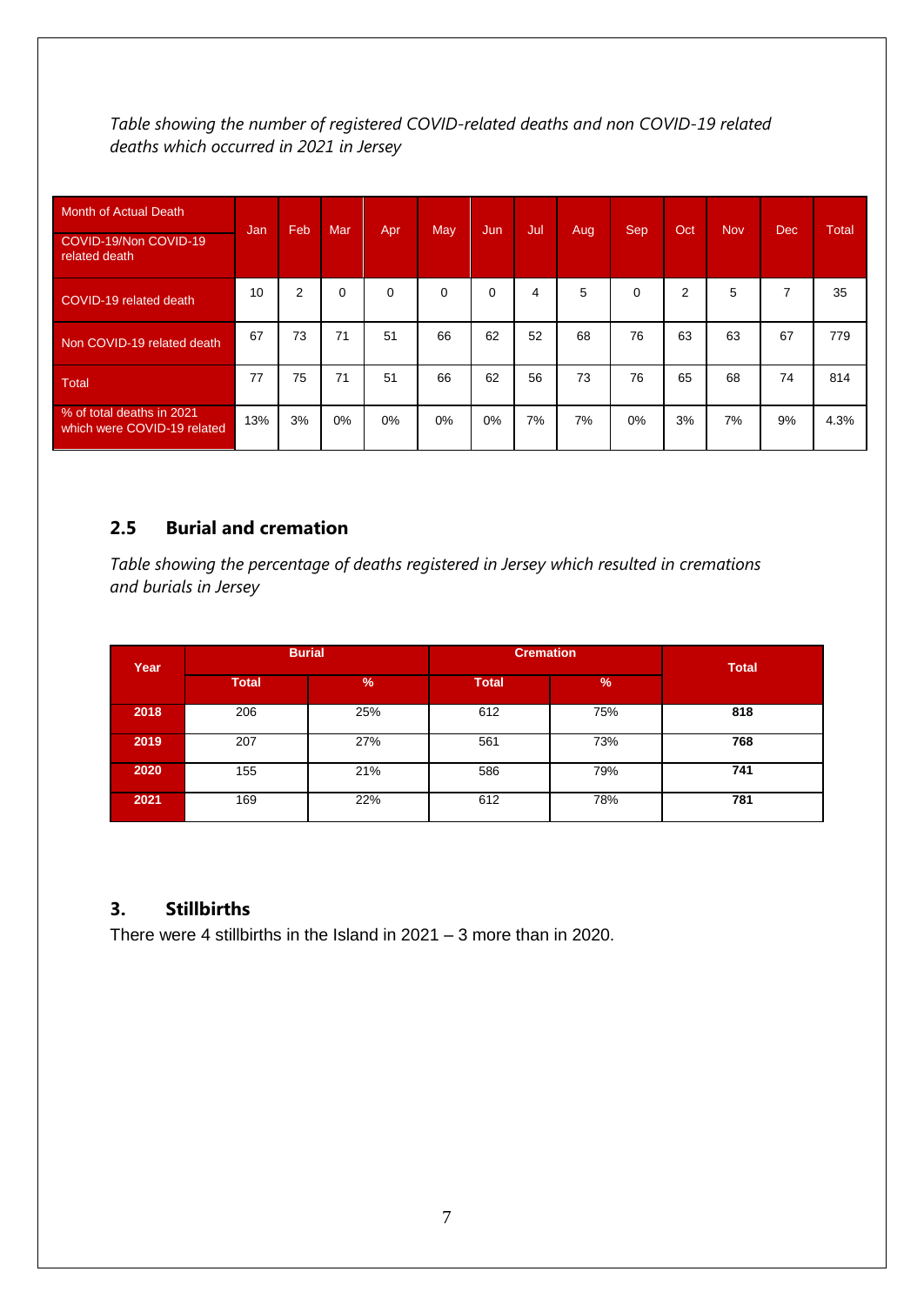## **4. Marriage**

### <span id="page-7-0"></span>**4.1 Marriage in Jersey**

#### **Total number of marriages**

There were a total of 437 marriages in Jersey in 2021. This is 253 more than 2020.

This number includes civil marriage, marriage in the Church of England, and all other religious denomination marriage.

#### **Marriages authorised by the Superintendent Registrar (Civil and Non-Anglican marriage)**

The Superintendent Registrar authorised 364 marriages in 2021 – i.e. civil and non-Anglican religious marriages. This is 218 more than in 2020.

#### **Civil / religious marriage statistics**

There were 334 civil (i.e. non-religious) marriage ceremonies in Jersey in 2021 – 199 more than in 2020 i.e. 76% of all weddings which took place in Jersey were civil (nonreligious) weddings.

111 out of 334 civil marriage ceremonies in Jersey in 2021 took place in the Register Office.

There were 103 religious marriage ceremonies – 54 more than in 2020, i.e. 24% of all marriages in Jersey.

Of these ceremonies –

- 73 marriages were conducted in Church of England churches i.e. 17% of the total Island marriages and 35 more than in 2020
- 24 marriages were conducted in Catholic churches i.e. 5% of the total marriages and 17 more than in 2020
- The remaining 6 religious marriages occurred in other denomination churches i.e. 2 more than in 2020

The most popular months for marriage in Jersey were July and August.

### <span id="page-7-1"></span>**4.2 Conversion to marriage**

Following [amendments](https://www.jerseylaw.je/laws/enacted/pages/L-19-2018.aspx) to the [Marriage and Civil Status \(Jersey\) Law 2001](https://www.jerseylaw.je/laws/revised/Pages/12.600.aspx) (which came into force on 1st July 2018), couples in valid civil partnerships are able to convert their civil partnership to marriage.

5 conversion to marriage ceremonies were solemnised in Jersey in 2021, 2 more than in 2020.

The total number of marriages solemnised in Jersey in 2021, including conversion to marriage ceremonies, was therefore 442.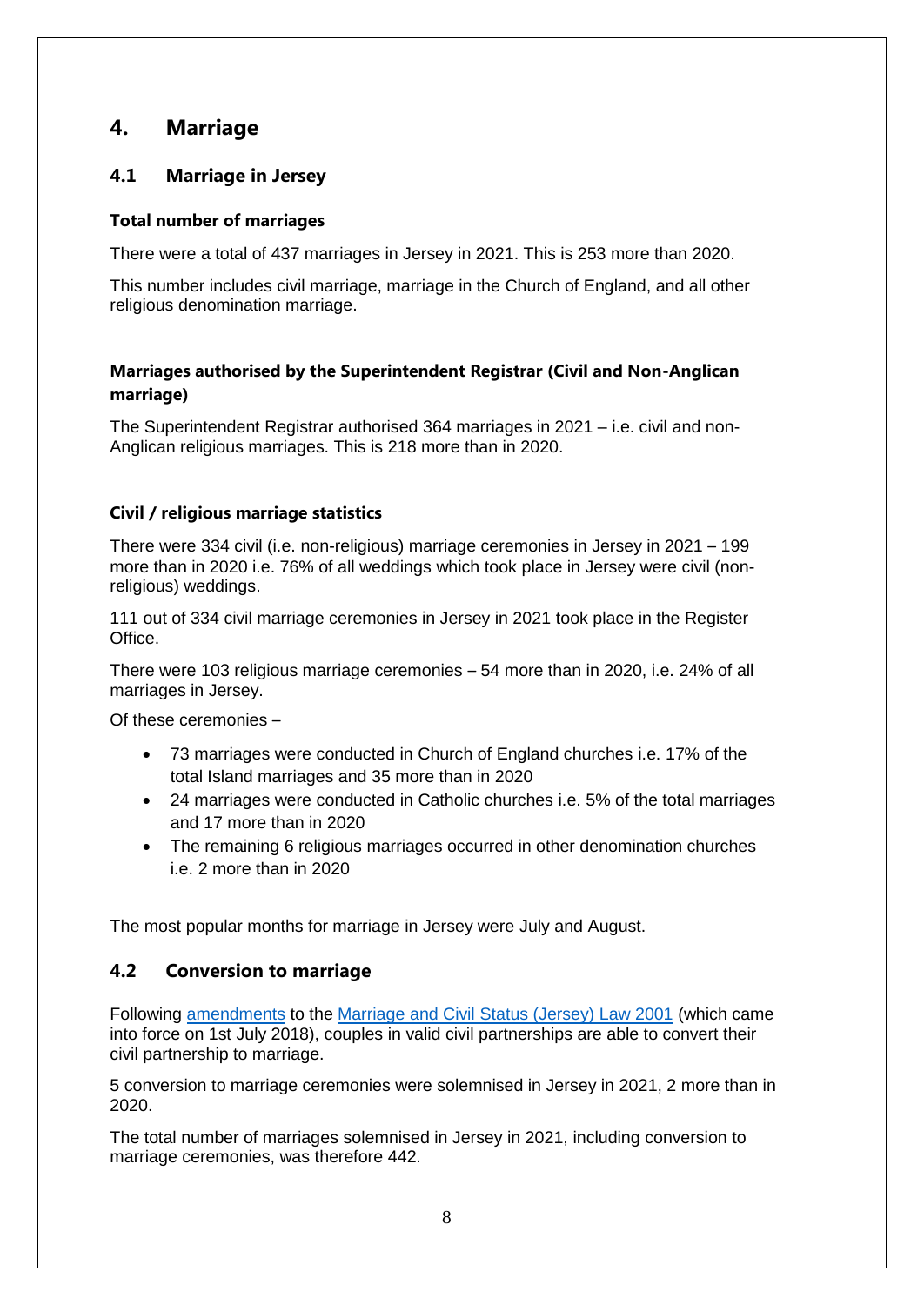## <span id="page-8-0"></span>**4.3 Marriage of Jersey residents in other jurisdictions**

The number of Jersey resident couples who applied to the Superintendent Registrar to marry in jurisdictions outside the Island in 2021 was 11 – 8 more than in 2020.

#### <span id="page-8-1"></span>**4.4 Marriage of non-Jersey residents in Jersey**

The number of non-Jersey resident couples who travelled to Jersey in 2021 for the purpose of marriage by authorisation of the Superintendent Registrar was 37.

This was 27 more than in 2020 and made up 10% of all civil and non-Anglican marriages that were authorised in 2021.

The largest proportion of non-residents who travelled to Jersey to marry came from England.

The most popular months for non-residents to marry in Jersey were July and August.

## <span id="page-8-2"></span>**5. Civil Partnership**

<span id="page-8-3"></span>In 2021, there was 2 civil partnerships ceremony in Jersey – 1 less than in the previous year.